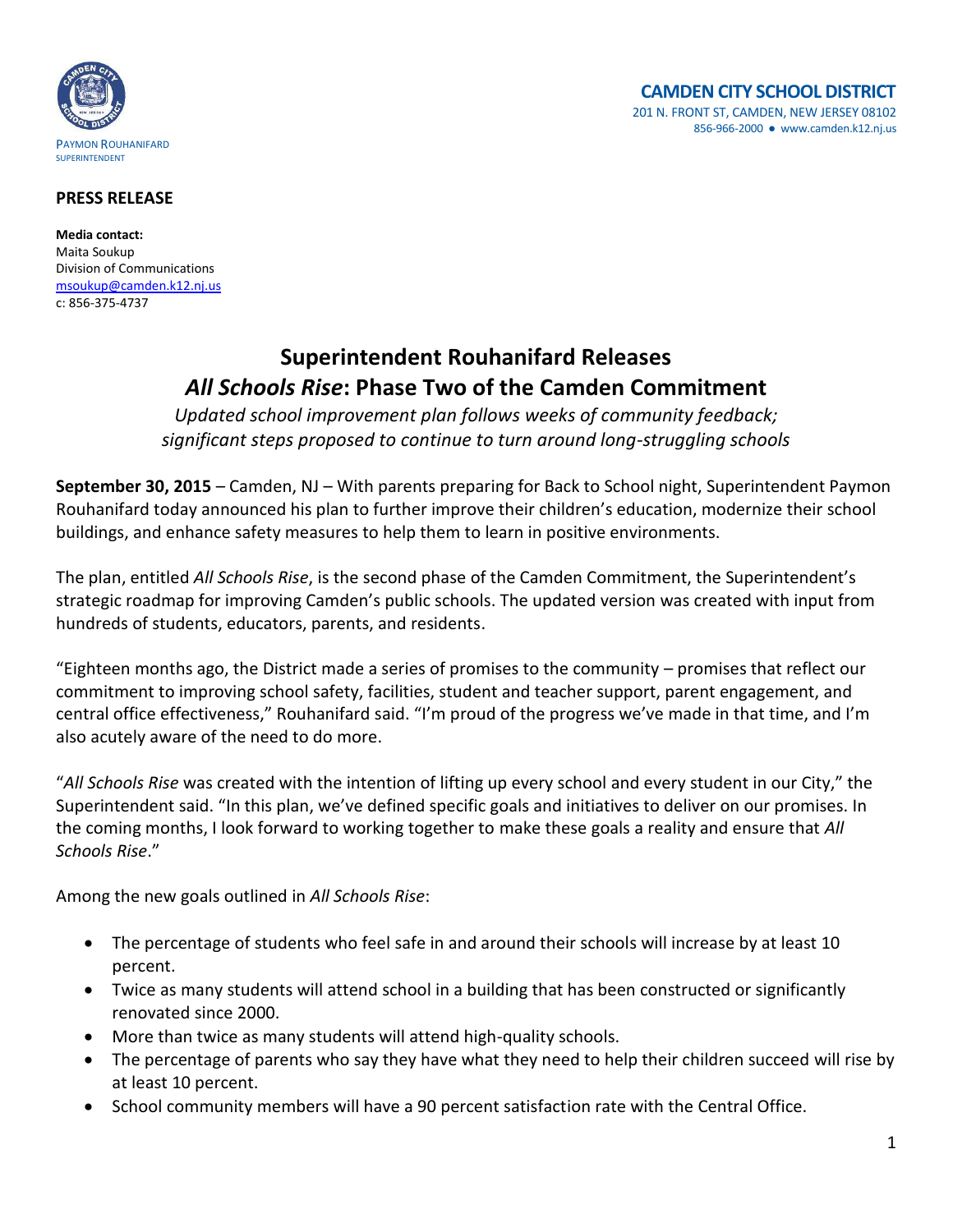The plan drives toward the overarching mission of all students having the opportunity to attend an excellent school in their neighborhood. According to the School Information Card results from 2014-15, only 14 percent of Camden students currently attend a school rated in one of the top two categories. By the end of *All Schools Rise*—the 2016-17 school year—the District plans to have at least 40 percent of students in high-achieving schools.

The plan outlines three or more action items for each goal. As with the first Camden Commitment, which was created after Superintendent Rouhanifard's 100-day listening tour, many of the steps come directly from suggestions made by the hundreds of students, educators, parents, and community members who participated in the District's community engagement process in July and August 2015. For example, the multiple enrollment processes in Camden continue to frustrate parents, so simplifying enrollment is included as an action item, as is reducing out-of-school suspensions, supporting teachers and principals, and increasing parent access to information.

A [one-page overview and a full version of](http://www.camden.k12.nj.us/apps/pages/index.jsp?uREC_ID=229399&type=d&termREC_ID=&pREC_ID=538539) *All Schools Rise* are available in English and Spanish; an [introductory](https://www.youtube.com/watch?v=N_kEUK3_S2Y)  [video](https://www.youtube.com/watch?v=N_kEUK3_S2Y) is also now available.

Superintendent Rouhanifard made the announcement at Octavius V. Catto Community Family School, surrounded by Catto Principal Byron Dixon, educators, parents, students, alumnae, and community leaders.

Camden High School alumnus and valedictorian Dr. Shawana Moore, who is now an assistant professor at Thomas Jefferson University, said, "As a graduate of Camden's public schools, I am living proof of what is possible in our city, but all too rare. *All Schools Rise* focuses on improving the foundational components – safety, facilities, parent engagement, and instruction – that kids need in order to excel in the classroom. I am confident that Superintendent Rouhanifard and the District, by working with the community, will continue to make progress in these key areas and more of our children will have the tools needed to make their dreams a reality."

Camden parent Shirley Irizarry said, "With two kids enrolled in Camden public schools, I know first-hand that there are many factors that contribute to a great education. *All Schools Rise* is a comprehensive plan that addresses a range of issues that families face. We need to increase safety and improve support for educators and students, and we really need to simplify school enrollment—it's too complicated right now. I'm glad that this, along with many other important issues, are a priority for the coming years."

Superintendent Rouhanifard, who assumed his position more than two years ago, has used the Camden Commitment to guide the District's top priorities after years of instability and underperformance. Following the release of the first Camden Commitment, the graduation rate increased six points, more children attended pre-K than ever before, and students, staff, and families all reported feeling safer in and around school. Additionally, teachers began receiving regular feedback to strengthen instruction, and parents gained access to important information about Camden public schools, thanks to newly released [School Information Cards.](http://www.camden.k12.nj.us/apps/pages/index.jsp?uREC_ID=264179&type=d)

Superintendent Rouhanifard plans to lead a series of discussions throughout October to describe *All Schools Rise* and provide additional information to students, educators, parents, and community members on the Citywide effort to ensure there's a great school in every neighborhood, for every child.